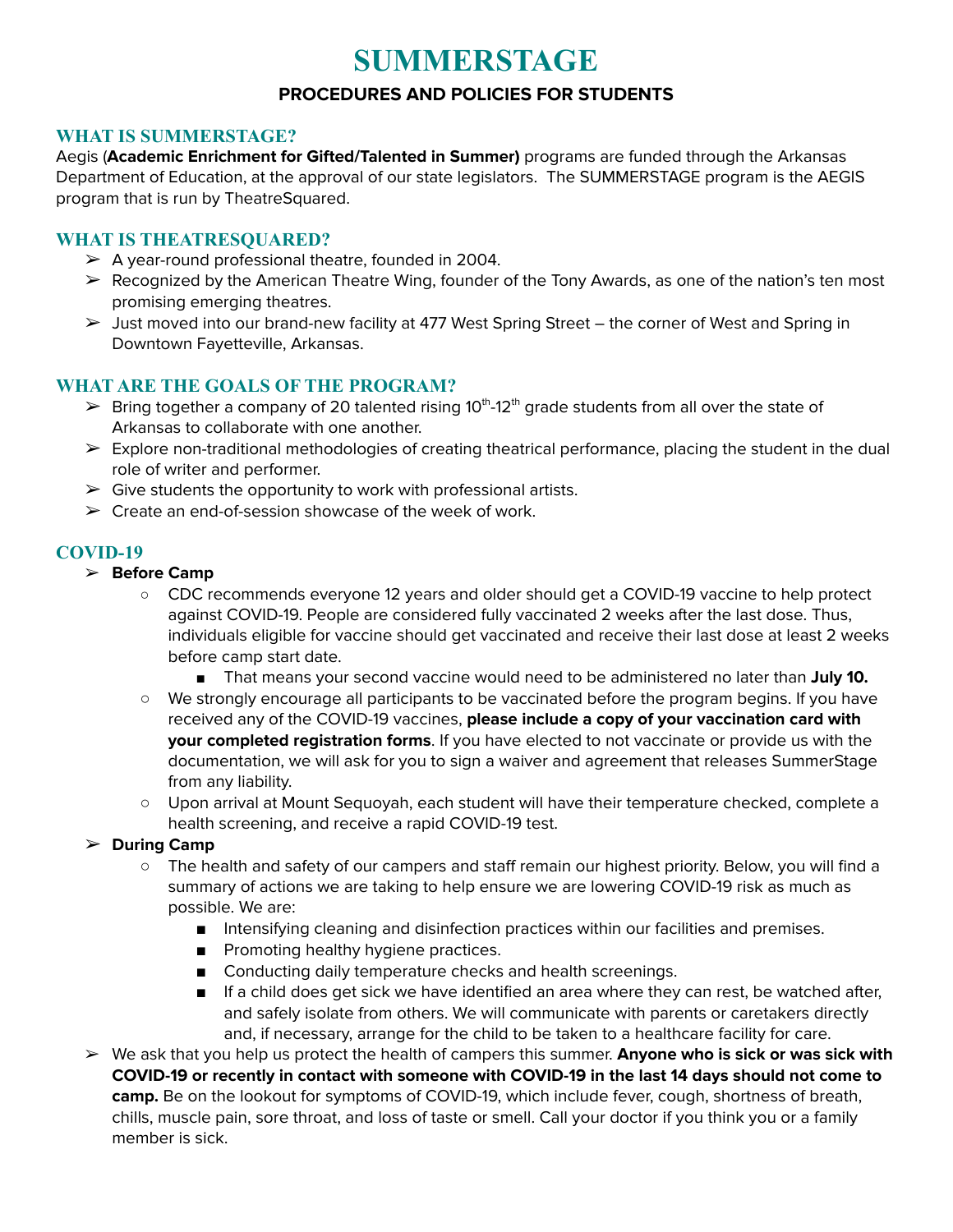**REGISTRATION:** Saturday, **July 24**. Please arrive between **2 and 3pm**. Upon arrival, go directly to **Yancey Lodge** (150 N Skyline Drive, Fayetteville, AR 72701) to complete registration, temperature check, health screening, and COVID-19 rapid test. There will be signs directing you from the entrance of the retreat center to the building. Students will move into their residence halls immediately after a negative COVID-19 test result.

**MANDATORY MEETING:** Saturday, **July 24 at 3pm**. We will outline the plan for the program and offer a question and answer session. Guardians/parents are invited, but not required to attend. All visitors will need to plan to leave the Mount Sequoyah campus no later than **4pm**.

**GPS ADDRESS:** Mount Sequoyah Retreat & Conference Center, 150 N Skyline Drive, Fayetteville, AR 72701

**CLOSING DAY:** The final day of the SummerStage program will include a public performance of the student showcase. Parents, family and friends are encouraged to attend the performance. The performance will begin at **2pm on Saturday, July 31**. The PERFORMANCE will take place at **THEATRESQUARED,** located at **477 West Spring Street.** Students will have a final meeting with faculty and then be ready to check out of the residence hall at **4pm**. Only individuals who have been authorized to check the student out by their parent or guardian will be allowed to leave the campus with a student. Dinner will not be served that day. The residence hall will close at **5pm**.

**VISITOR POLICY:** Because of the short duration of the program, visitors will not be permitted on campus except in emergency situations. In the case of an emergency that necessitates an in-person visit with a student, one of the Parent/Guardians or Emergency Contacts from the student's Agreement and Responsibility Form should contact the PROGRAM MANAGER, **Emily Tomlinson**, to make arrangements for the visit. Emily can be reached via email at **emily@theatresquared.org** or on her cell phone at **479-530-1369**.

**WHAT TO BRING:** Clothing, Sneakers or close-toed athletic shoes, Pajamas, Toiletries including water shoes/flip flops, Umbrella, Prescription Medications (only if issued in student's name)

**YOU CAN BRING:** Cell Phone, Tablets (e.g. iPad, Kindle, Zune, Nook, etc.), Computers, Swimsuit, Musical instruments and associated equipment (no amplifiers), Snacks that do not need to be refrigerated, Board games/Cards, Camera

\*The SummerStage program will NOT be responsible for lost or damaged items, students hold full responsibility for any item that they elect to bring with them to the program. Students are advised to lock their rooms to make sure that their personal effects are secure.

**WHAT NOT TO BRING:** Sheets, pillows and blankets (they will be furnished), Televisions/DVD/video players, Video game devices, Electric heaters, Hot plates or other food-warming appliances, Fireworks, Explosives, Cigarettes or smoking materials, Tobacco products, Matches or lighters, Halogen lamps, Quartz light bulbs/lamps, Candles, Incense, Fluid lamps/lanterns, Hoverboards, Skates (of any kind), Skateboards, Drones, Scooters (of any kind), Bicycles, Weapons (of any kind), Toys that look like weapons, Walkie-Talkies, Handcuffs (or other restraint devices), Alcohol, Illegal substances or illegal objects of any kind, Prescription medications not issued in the student's name

**DRESS CODE:** Attire for SummerStage is "casual but decent". Skimpy or extremely short clothing items are inappropriate attire for all students. Students should plan to attend "movement" classes daily, so comfortable clothes to move in are necessary. **For the showcase, students should bring one set of "performance" clothes that would include solid black tops, bottoms, socks and shoes with no logos.**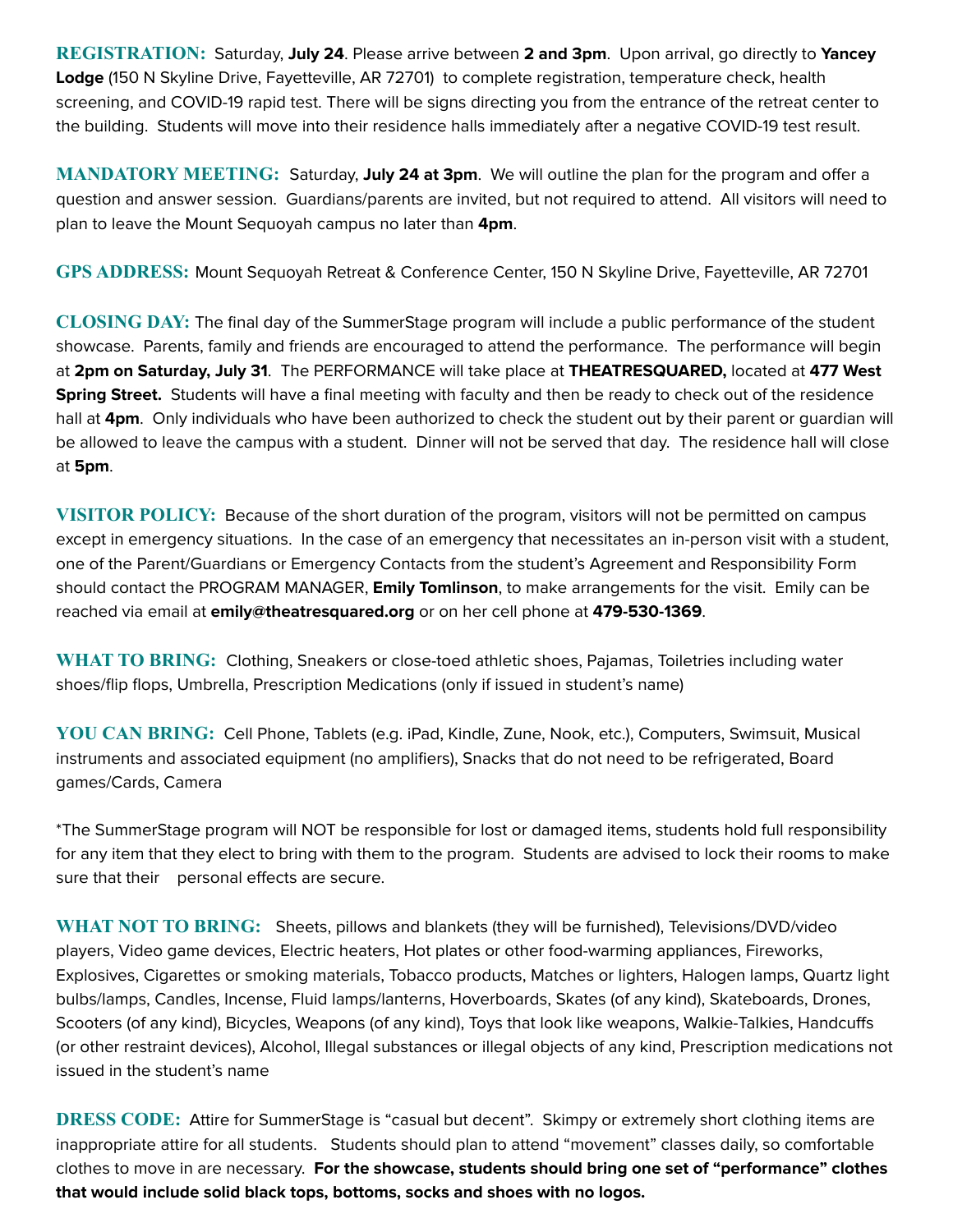**ATTENDANCE/PARTICIPATION:** If for any reason a student is unable to participate in classes for more than one full day, they may be asked to leave the program. If the student is dismissed, an authorized individual must pick the student up from campus within a reasonable amount of time.

**KEYS:** Room keys must be kept secure at all times. For security reasons, lost keys must be reported immediately. **There is a \$50 charge for lost keys.** Residence hall rooms must be kept locked when unoccupied. We will provide a lanyard with a name tag for students that can be used to securely carry their **room key.**

**MAIL:** If you need to ship something to a student, you can mail it to:

**TheatreSquared** ATTN: SummerStage **[**Student Name] 477 West Spring Street Fayetteville, AR 72701

**FINANCES:** It is not necessary for SummerStage students to bring any money with them to spend during the duration of the program.

**TELEPHONES:** Residence hall rooms do **NOT** have landlines available. Students may use personal cell phones **only** during non-class time or when they are invited to use them during classes. No calls - incoming or outgoing - are allowed between 11pm and 7am.

**VEHICLES:** Students may not have cars, motorcycles, bicycles, hoverboards, scooters, skateboards, or skates on campus. If a student has been authorized to drive a vehicle to/from the program, they will need to turn in their keys and **will not** have access to the vehicle during the duration of the program.

**ALCOHOLIC BEVERAGES/TOBACCO/ILLEGAL DRUGS:** Possession or use of alcoholic beverages, tobacco products, or other illegal drugs will result in immediate dismissal.

**CURFEW/ROOM CHECK/LIGHTS OUT POLICY:** Unless they are engaged in a program-sponsored activity**,** participants must be in their rooms by 10pm each night, with lights out at 11pm.

**DAMAGE TO PROPERTY:** Damage to property of SummerStage or Mount Sequoyah will be replaced or repaired at the participant's expense. Window screens must not be removed. Nothing should be tacked or glued to walls or windows. Students may not post notes, announcements, or pictures in public spaces without permission from the Director. Furniture in residence rooms must not be moved or altered in any way.

**FIRE SAFETY AND UNSAFE PRACTICES:** Fireworks, explosives, candles, incense, and items constituting an open flame, burning element hazard, or an unsupervised flammable object hazard are prohibited from campus. Unsafe usage of materials is also prohibited.

**NAME TAGS:** Official name tags must be worn at all times, unless instructed otherwise. Name tags are required for admittance into the student's residence hall and the dining hall.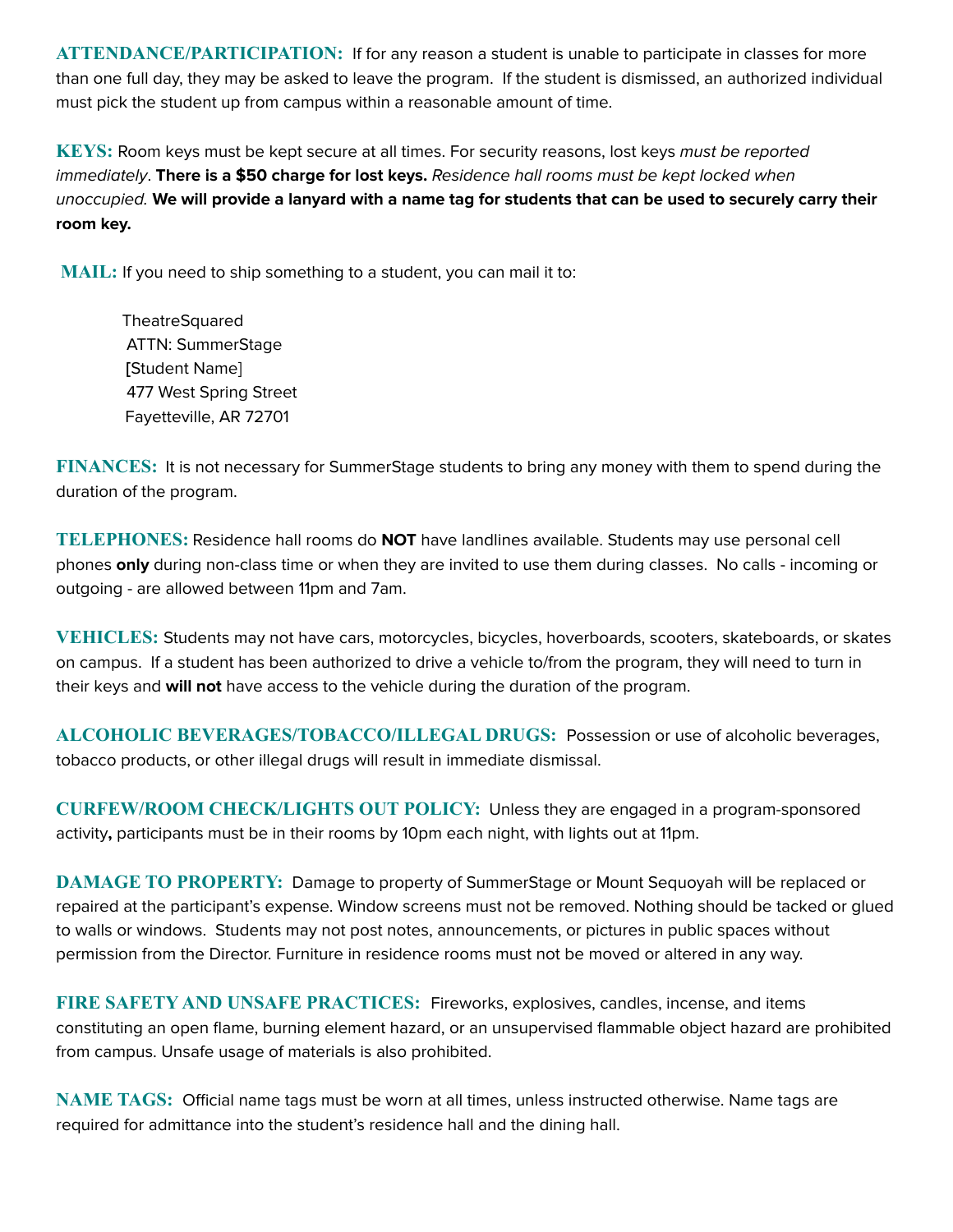**ELECTRONIC DEVICES**: Students are permitted to bring laptops or tablet devices, but are advised that any damage or loss of property is not the responsibility of the SummerStage program, and usage is limited to non-class time or when permitted by the instructors. Computers with internet access are provided in the computer lab. Participants must not use SummerStage computers to a) play or download games, music, movies, or other copyrighted material, b) view or download pornography, or c) engage in any sort of harmful or unauthorized programming.

**BEHAVIOR:** Students are expected to follow all instructions given to them by any member of the SummerStage faculty and staff, and to be respectful of their instructors and peers at all times. Stealing, bullying or harmful behavior under any circumstances will result in immediate dismissal.

**MEDICAL SERVICES:** There will be a first aid station on site in both the residence hall and the theatre with cold storage for medicine. Medical emergencies will be referred to the local walk-in clinic or hospital. **It is important that SummerStage receives complete insurance information, as well as ONE photocopy of both sides of each student's medical insurance card.** Students who take prescription medication must provide SummerStage with the medication information (storage and instructions) and a schedule. The student will transfer the medication to his/her hall director on the first day of the program. Please ensure that there is enough medication for all eight days of the program and that the containers are clearly labeled.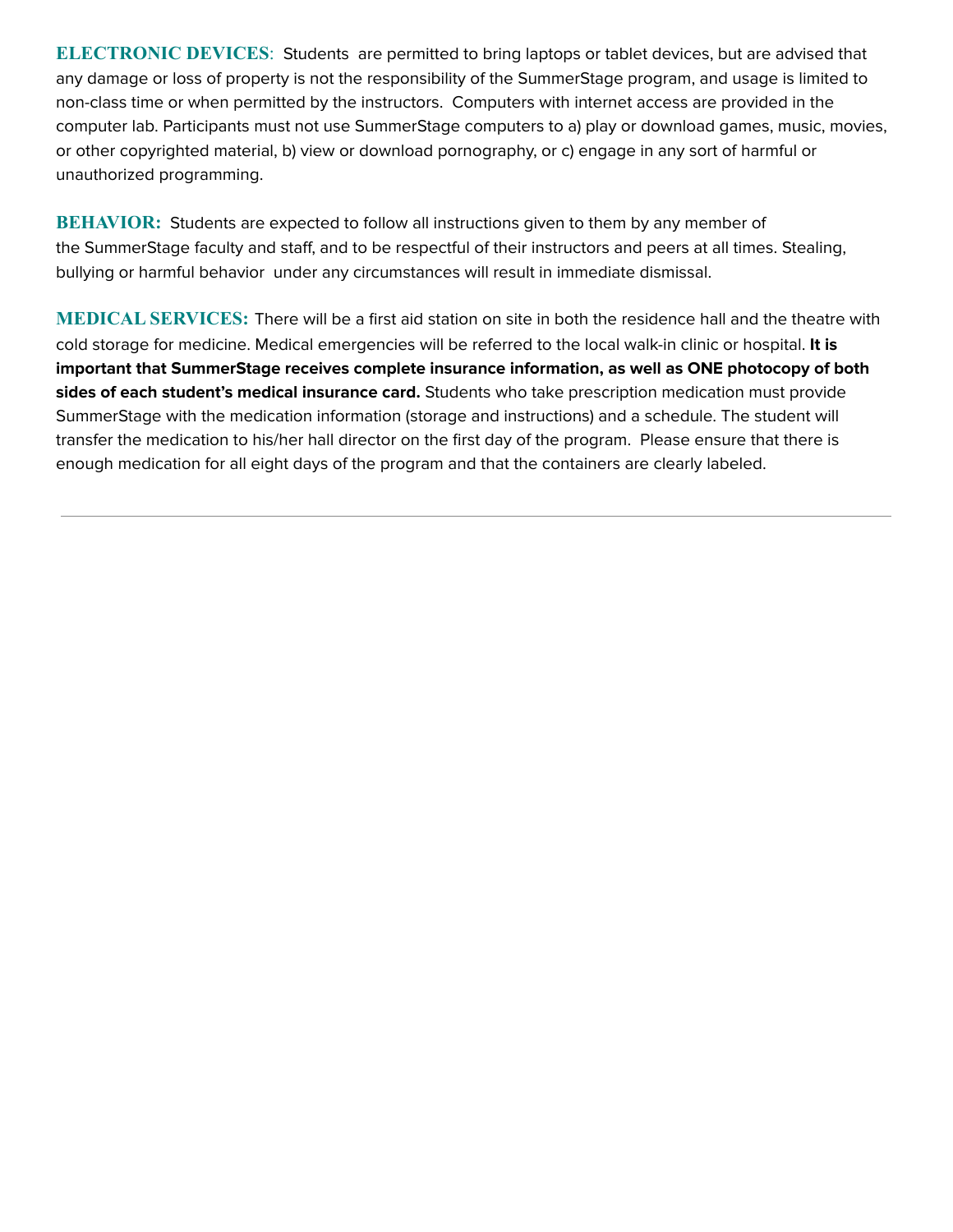#### **SummerStage Parent-Student Signatures Assurance Form (To be completed and signed by parent/guardian and student)**

Signing this form indicates that students fully understand their responsibilities while attending the 2021 SummerStage Program. Signatures of both the student and the parents/guardians are required.

| This form must be completed, signed, and returned to TheatreSquared along with one copy (front and back) of |  |  |
|-------------------------------------------------------------------------------------------------------------|--|--|
| the student's insurance card by Thursday, July 1, 2021                                                      |  |  |

Student Name (print): **Name** 

#### **Medical Treatment Statement**

#### **IMPORTANT: please send one copy of the student's medical insurance card (the copies should show both the front and back of the card) and one copy of the student's COVID-19 vaccination card. The student's name must be on each copy.**

| 1. In the event the student named above suffers a minor illness or injury, I grant permission for treatment to be |           |
|-------------------------------------------------------------------------------------------------------------------|-----------|
| given by medical personnel designated by the Director of SummerStage. <b>The analytic state</b>                   | $\Box$ no |

2. In the event of a medical emergency, if I cannot be contacted immediately, I grant permission for the Director to seek emergency treatment for the student named above and to sign all consent forms required for that treatment.  $\Box$  yes  $\Box$  no

3. I understand that I am responsible for all costs having to do with accidents or illness and which are not covered by my insurance.  $\Box$  yes  $\Box$  no

• Please check here if your child needs accommodation due to a disability or medical condition. Please explain the nature of the condition and list allergies or medications (prescription or over the counter) that we should be aware of.

• Please describe any food allergies or dietary restrictions

| <b>Printed Parent/Guardian Name:</b>    |       |
|-----------------------------------------|-------|
| Parent/Guardian Signature:              | Date: |
| Parent/Guardian Email Address:          |       |
| Parent/Guardian Phone Number:           |       |
|                                         |       |
| <b>Emergency Contact Name:</b>          |       |
| Emergency Contact Signature:            | Date: |
| <b>Emergency Contact Email Address:</b> |       |
| <b>Emergency Contact Phone Number:</b>  |       |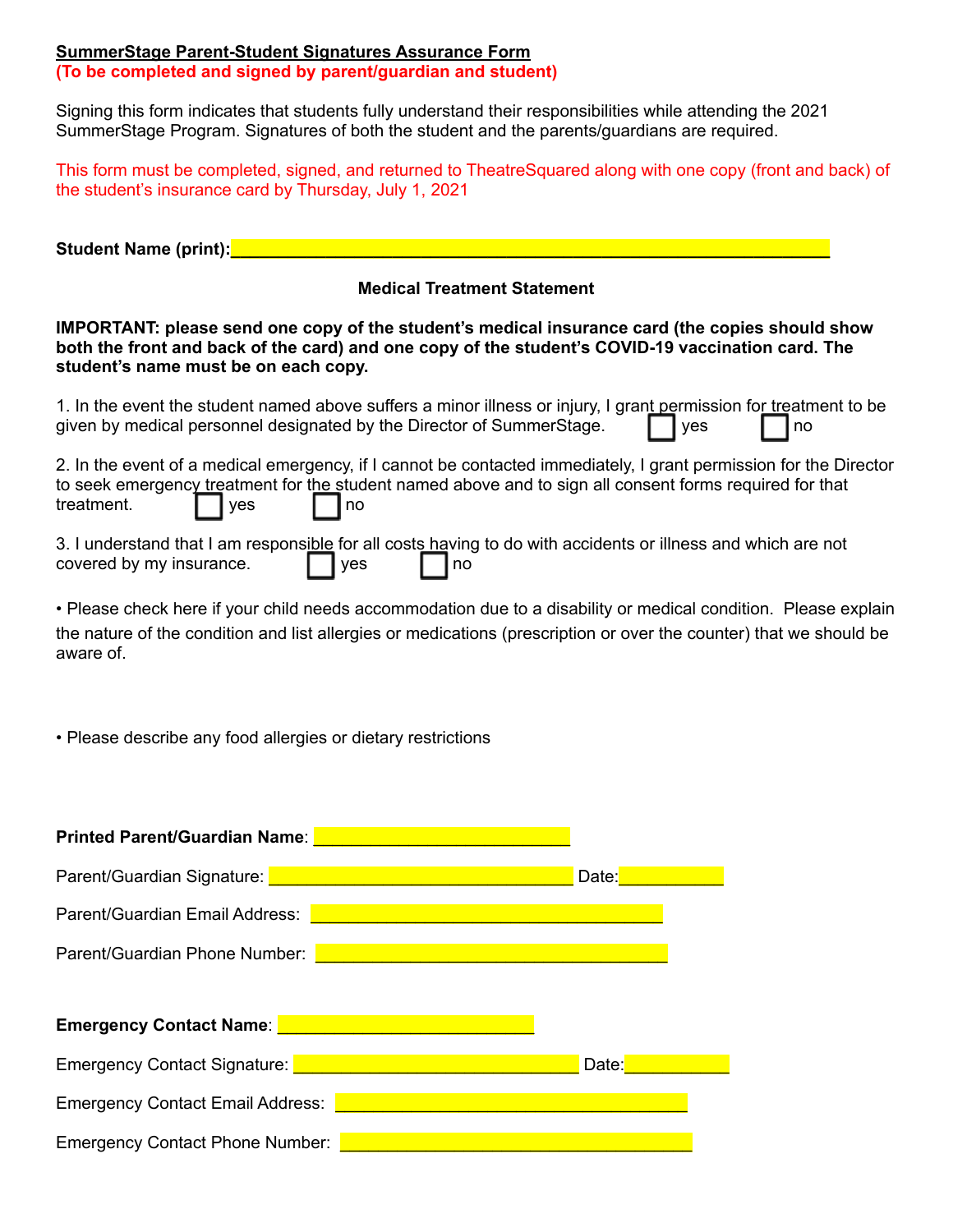# **Agreement and Responsibility Statement**

| 1. We have read and wholeheartedly agree to abide by the rules and regulations stated in the Summerstage<br>Procedures and Policy handout, including the attendance policy.<br>$\exists$ yes<br>no                                                                                                                                                                             |
|--------------------------------------------------------------------------------------------------------------------------------------------------------------------------------------------------------------------------------------------------------------------------------------------------------------------------------------------------------------------------------|
| 2. We understand that if students are dismissed from SummerStage for violating rules, policies, or instructions,<br>they must be picked up from campus immediately, no matter the time of day or night.<br>yes<br><b>I</b> no                                                                                                                                                  |
| 3. We accept responsibility for any damages caused by the above named student to the property of<br>SummerStage, Mt. Sequoyah or TheatreSquared.   yes<br>Ino                                                                                                                                                                                                                  |
| 3. We confirm that the student has no legal, disciplinary, or behavioral problems or conditions which will make it<br>difficult for him/her or other students to participate fully in the SummerStage program. We understand that<br>SummerStage is not equipped to deal with students who have significant psychological or emotional problems<br>or conditions.<br>yes<br>no |
| 4. We understand that alcohol or illegal substances or illegal objects of any kind (including prescription drugs<br>not prescribed specifically for the student) are not allowed on the SummerStage campus, and possession of<br>such articles will result in immediate dismissal from the program.<br>yes<br>no                                                               |
| 4. We will allow photos and videos of the student to be used in promotional materials.<br>yes<br>no                                                                                                                                                                                                                                                                            |
| 5. I grant permission for the above named student to swim and participate in other physical activities, provided<br>that authorized personnel supervise such activities.<br>yes<br>no                                                                                                                                                                                          |
| 6. I grant permission for the above named student to participate in any field trips authorized by the Director of<br>SummerStages.<br>yes<br>no                                                                                                                                                                                                                                |
| <b>Printed Student Name:</b>                                                                                                                                                                                                                                                                                                                                                   |
| <b>Student Signature:</b><br>Date:                                                                                                                                                                                                                                                                                                                                             |
| <b>Student Email Address:</b>                                                                                                                                                                                                                                                                                                                                                  |
| Student Phone Number:                                                                                                                                                                                                                                                                                                                                                          |
| <b>Printed Parent/Guardian Name:</b>                                                                                                                                                                                                                                                                                                                                           |
| Parent/Guardian Signature: Parent/Guardian Signature:<br>Date:                                                                                                                                                                                                                                                                                                                 |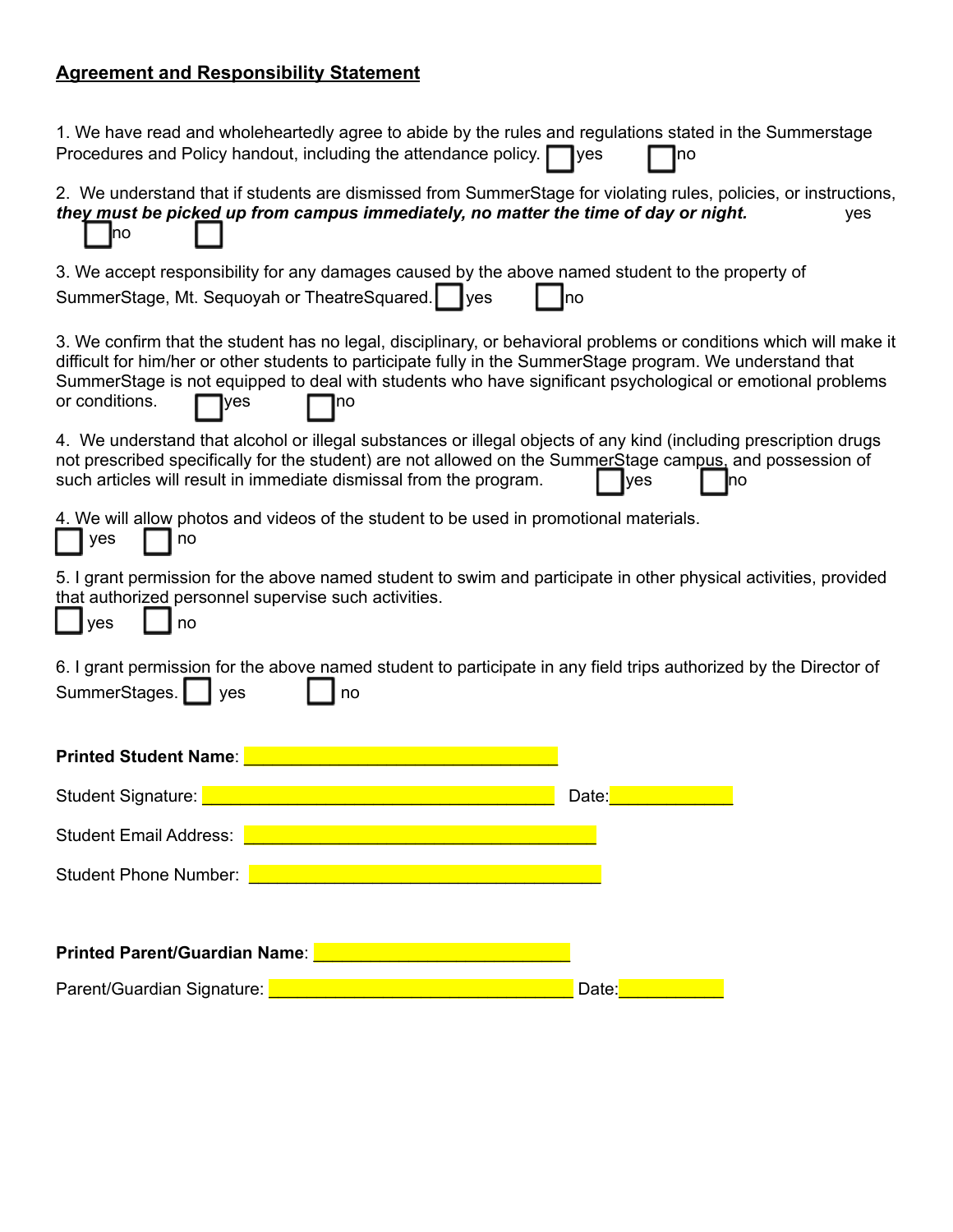# **CHECK OUT AUTHORIZATION**

Print Student Name:

Students must be checked out of the SummerStage program on Saturday, July 31, 2021 between 4 and 5pm. Only individuals who have been authorized to check the student out by their parent or guardian will be allowed to leave the campus with a student.

Please list legal names below of any person(s) approved to check this student out of SummerStage. Any person checking out a student must provide proper photo identification to the residential life staff. Do NOT use nicknames. Names on this form must match the person(s)' photo identification.

Additional names may be added after the session begins. Proper identification of the custodial parent(s) or legal guardian(s) must be provided in order to add names. For example, a parent may show a driver's license if the request is made in person or a parent may scan/email his or her driver's license if the request is made from off-campus to Emily@theatresquared.org

| Printed Parent/Guardian Name: |       |
|-------------------------------|-------|
|                               |       |
| Parent/Guardian Signature:    | Date: |

### **ALTERNATE CHECK-OUT PROCEDURE:**

Print Student Name:

This student will be driving a personal vehicle to and from the program and will not need to be checked out on the final day. I understand that they will turn in their keys upon arrival and **will not** have access to the vehicle during the duration of the program.  $\Box$  yes  $\Box$  no Printed Parent/Guardian Name: **Exercise 2018** Parent/Guardian Signature: \_\_\_\_\_\_\_\_\_\_\_\_\_\_\_\_\_\_\_\_\_\_\_\_\_\_\_\_\_\_\_\_\_\_\_\_\_ Date:\_\_\_\_\_\_\_\_\_\_\_

 $\mathcal{L}_\mathcal{L} = \mathcal{L}_\mathcal{L} = \mathcal{L}_\mathcal{L} = \mathcal{L}_\mathcal{L} = \mathcal{L}_\mathcal{L} = \mathcal{L}_\mathcal{L} = \mathcal{L}_\mathcal{L} = \mathcal{L}_\mathcal{L} = \mathcal{L}_\mathcal{L} = \mathcal{L}_\mathcal{L} = \mathcal{L}_\mathcal{L} = \mathcal{L}_\mathcal{L} = \mathcal{L}_\mathcal{L} = \mathcal{L}_\mathcal{L} = \mathcal{L}_\mathcal{L} = \mathcal{L}_\mathcal{L} = \mathcal{L}_\mathcal{L}$